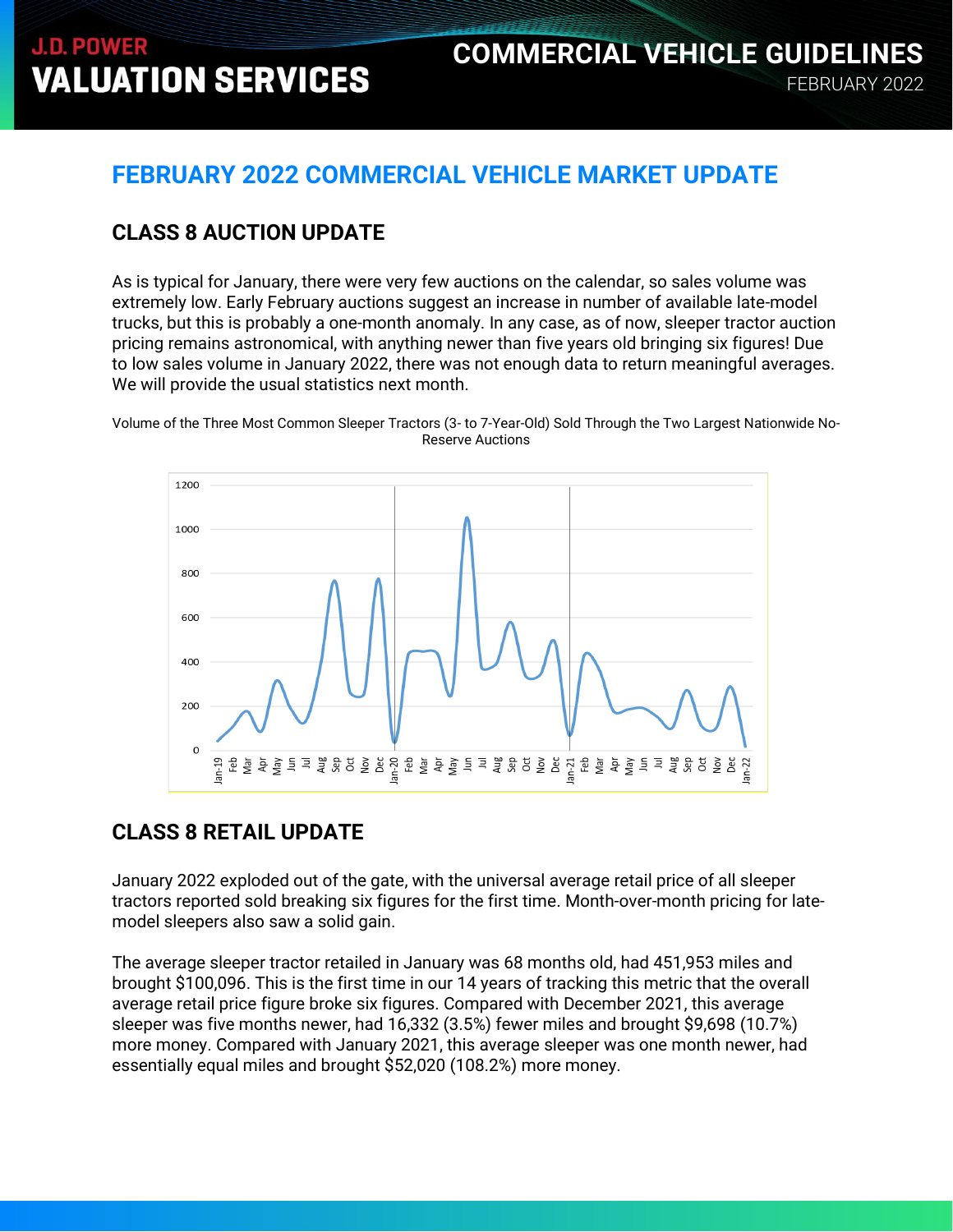Looking at two- to six-year-old trucks, January's average pricing was as follows:

- Model year 2021: \$174,642; no basis for comparison in December
- Model year 2020: \$142,935; \$533 (0.4%) lower than December
- Model year 2019: \$123,500; \$4,923 (4.2%) higher than December
- Model year 2018: \$109,071; \$10,778 (11.0%) higher than December
- Model year 2017: \$74,828; \$1,568 (2.1%) lower than December

Model years 2019-2017 averaged 4.8% more money in January 2022 than December 2021. Starting with next month's update, we will use model years 2020-2018 to represent the three- to five-year-old cohort.



Average Retail Selling Price: 3- to 5-Year-Old Sleeper Tractors, Adjusted for Mileage

Dealers retailed an average of 3.4 trucks per rooftop in January, the lowest since the brief market depression of April 2020. January is historically a low-volume month, so this seasonality combined with the ongoing shortage of desirable used trucks resulted in the mediocre figure.

Number of Trucks Retailed per Dealership Rooftop

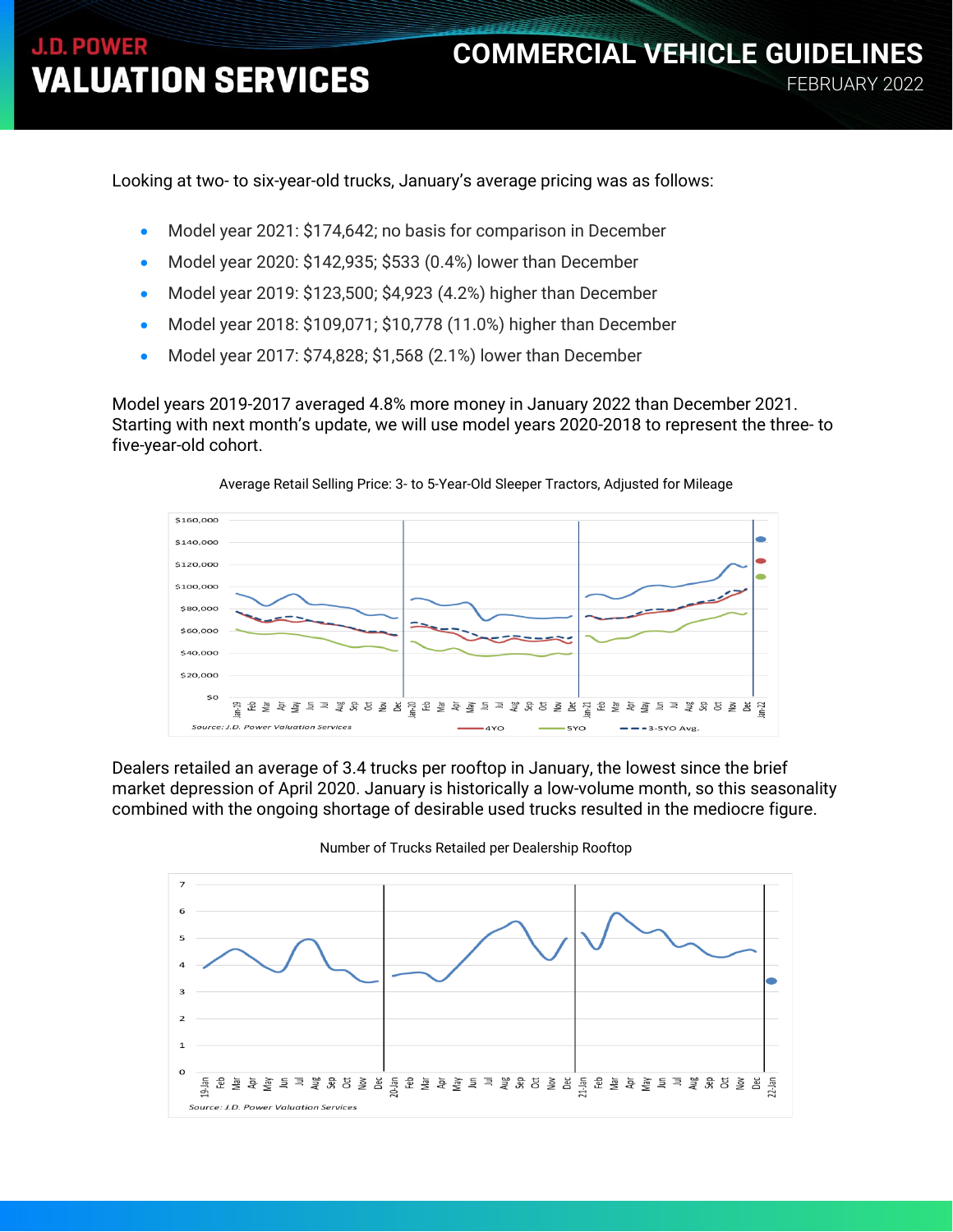As we said throughout 2021, we expect pricing to plateau and then pull back as 2022 progresses. Most movement will be seen in the second half of the year. By year's end, we predict average pricing for the calendar year to come in 10% lower than 2021. See the Forecast at the end of this document for additional commentary.

FEBRUARY 2022

**COMMERCIAL VEHICLE GUIDELINES**





Relative Proportion of Retail Sales Reported by OEM (3- to 5-Year-Old Sleeper Tractors)

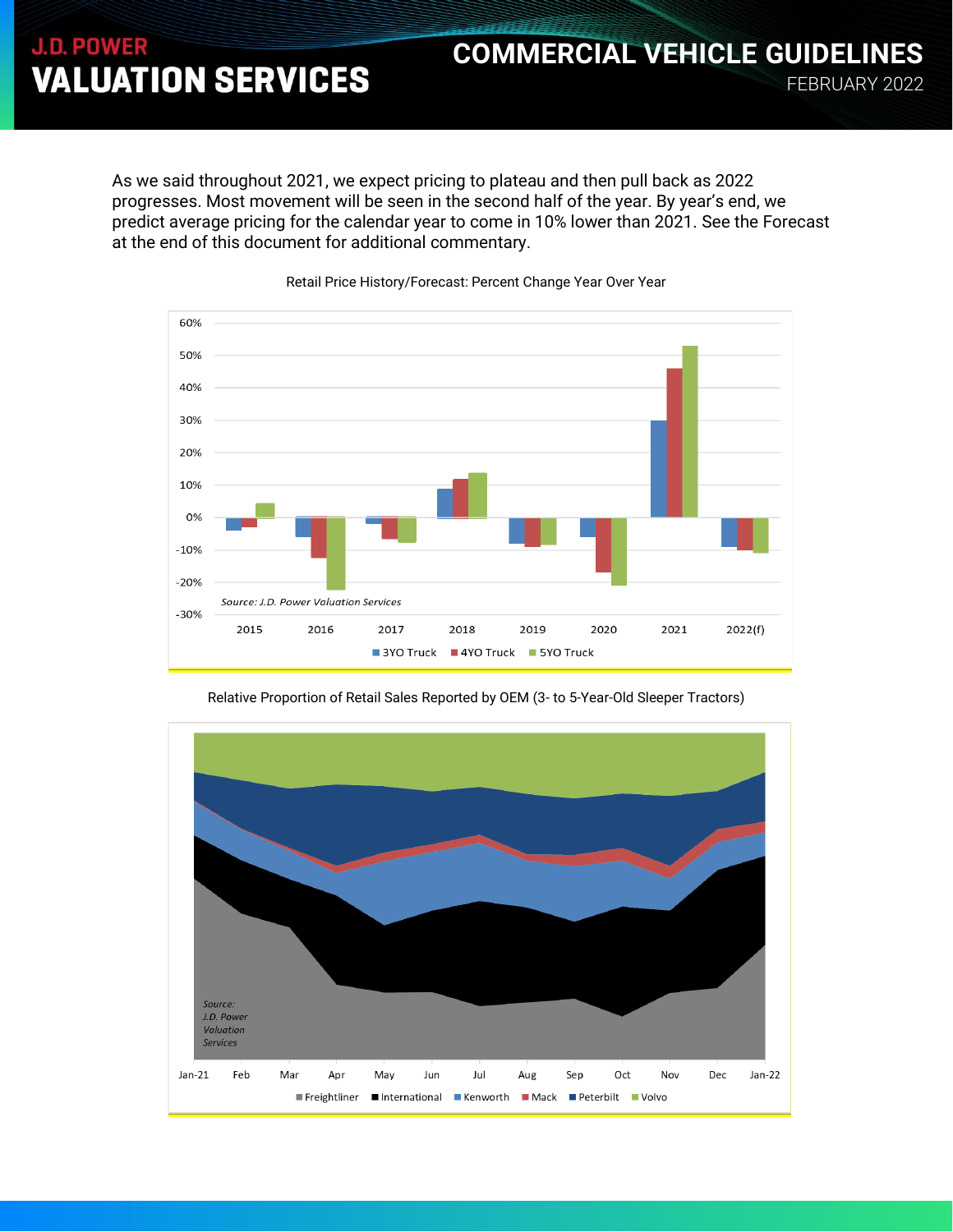#### **MEDIUM DUTY UPDATE**

The medium duty groups we track are stronger than ever, with pricing increasing notably month over month. Other medium duty segments may be starting to see a somewhat higher volume of available trucks but, so far, we're not seeing any notable changes to the post-pandemic bull market.

Starting with Class 3-4 cabovers, our benchmark group averaged \$32,896 in January 2022. This figure is \$6,771 (25.9%) higher than December 2021 and \$14,086 (74.9%) higher than January 2021. Keep in mind that, as of January 2022, we're using model years 2019-2016 to represent four- to seven-year-old trucks, as opposed to model years 2018-2015 that were used in December 2021. Due to this change, the month-over-month comparison is artificially inflated. Still, individual trucks are bringing stronger money than a month ago.



Average Wholesale Selling Price: 4- to 7-Year-Old Class 3-4 Cabovers, Adjusted for Mileage

Looking at Class 4 conventionals, average pricing for our benchmark group was \$41,803 in January 2022, \$13,413 (47.2%) higher than December 2021 and \$19,586 (88.2%) higher than January 2021. As with the cabover group, we're now using model years 2019-2016 as our cohort, so this comparison is a bit of apples to oranges. Also, like the cabover group, individual trucks are bringing strong money.

Class 6 conventional pricing averaged \$52,503 in January 2022, \$10,808 (25.9%) higher than December 2021 and \$24,031 (84.4%) higher than January 2021. We changed our benchmark group in January like we did for the other two medium duty groups, so don't read too much into these month-over-month figures. But as the graph shows, heavier conventionals continue to trend upward.